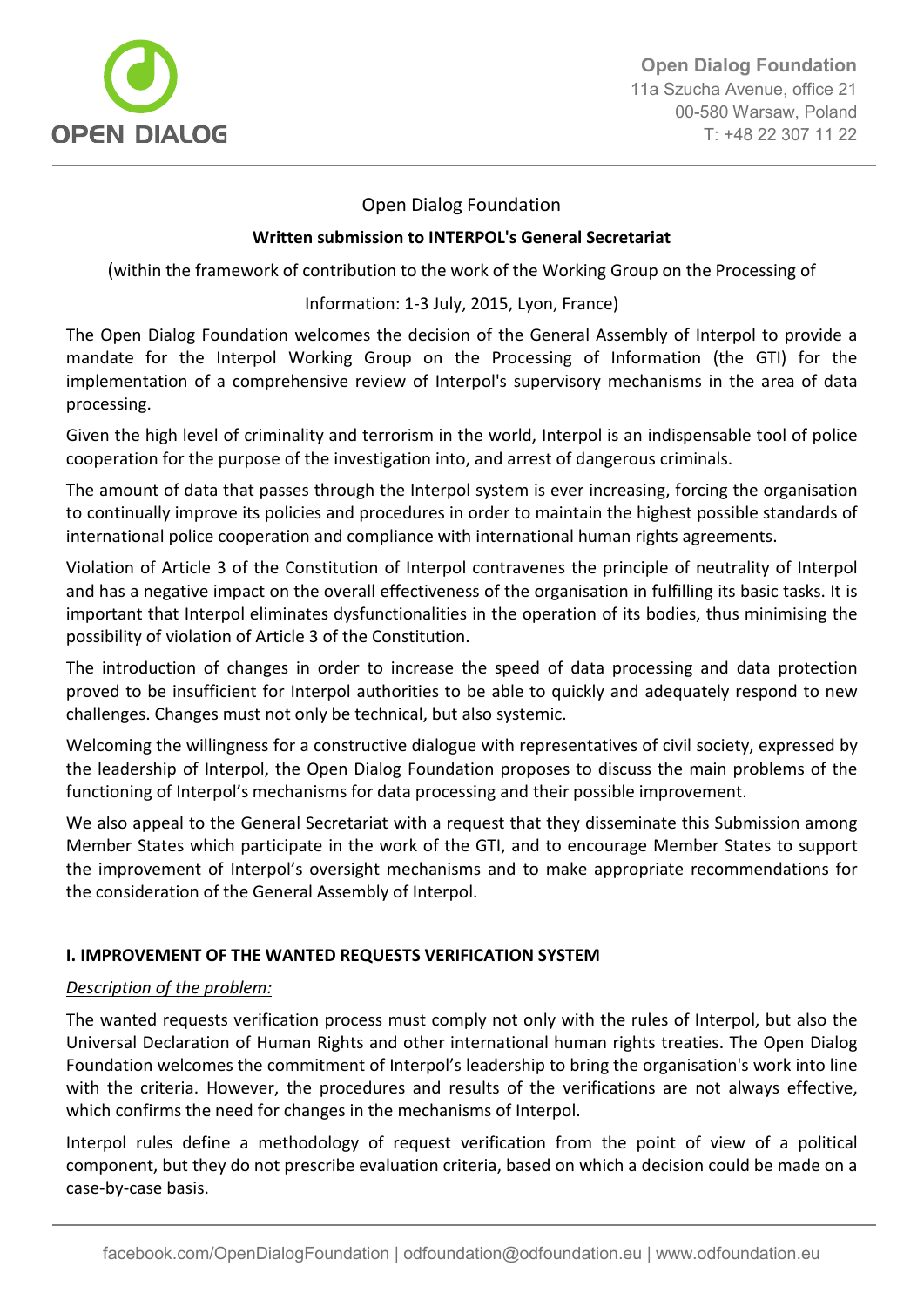Human rights defenders find it difficult to obtain information on the activities of the Office of Legal Affairs, which verifies the compliance of requests with the Constitution of Interpol.

Every 'red notice' should be reviewed prior to its publication, taking into account not only the data, contained in the request, but also information from other sources. Experience shows that a significant number of 'red notices' are deleted *after* they have been published on the basis of suspicion of a violation of Article 3 of the Constitution on the inadmissibility of political persecution. This suggests that the issue of wanted requests is *automatic* to some extent. Thus, the authorities of Interpol are not always able to quickly deal with numerous requests and after their publication, they are forced to introduce corrections, rather than respond proactively.

Details of wanted persons are automatically entered into the local database, and can be stored there after Interpol has excluded them from the common database. This happens due to the fact that national offices do not always quickly update their local databases.

*Proposals aimed at improving the mechanisms of Interpol:*

- Specify the content of Article 3 of the Constitution of Interpol in order to prevent its selective or arbitrary interpretation.
- **Develop evaluation criteria and specific mechanisms for decision-making in cases where charges,** criminal in their form, are essentially political, as well as in cases where criminal offences are committed as a result of political decisions.
- Ensure greater transparency of the activity of the Office of Legal Affairs in order to inform the public regarding the number of requests which have been considered and the decisions issued in their regard.
- Requests of the 'diffusion' type should be subjected to a systematic review by the supreme bodies of Interpol.
- We suggest that developing a more individual approach to the evaluation of requests from individual Member States should be considered. It is advisable to take into account relevant data of authoritative international ratings of confidence in law enforcement and judicial systems. It should also be taken into account whether the member of Interpol has previously filed requests, which were subsequently rejected due to their non-compliance with Article 3 of the Constitution of Interpol.
- Since a significant amount of work on Interpol data processing is carried out on the territory of the EU, it is necessary to establish closer cooperation with the European Commission, the European Parliament and the European Data Protection Supervisor for the purpose of harmonising procedures in accordance with the legal order of the EU.
- Create a procedure whereby Member States of Interpol would be able to see the names of persons against whom the issuance of a 'red notice' is planned before the issuance of the 'red notice'. Thus, Member States will have an opportunity to submit their comments or remarks not only after the 'red notice' has been issued, but also before the person is officially recognised as wanted.
- **Improve and facilitate the data exchange between the General Secretariat and national offices.** Local databases should be updated regularly and quickly, in accordance with data from the common database regarding the removal of a person from the wanted list.
- Placement of an individual on the 'closed' (non-public) wanted list must be carefully justified and comply with a clearly defined procedure.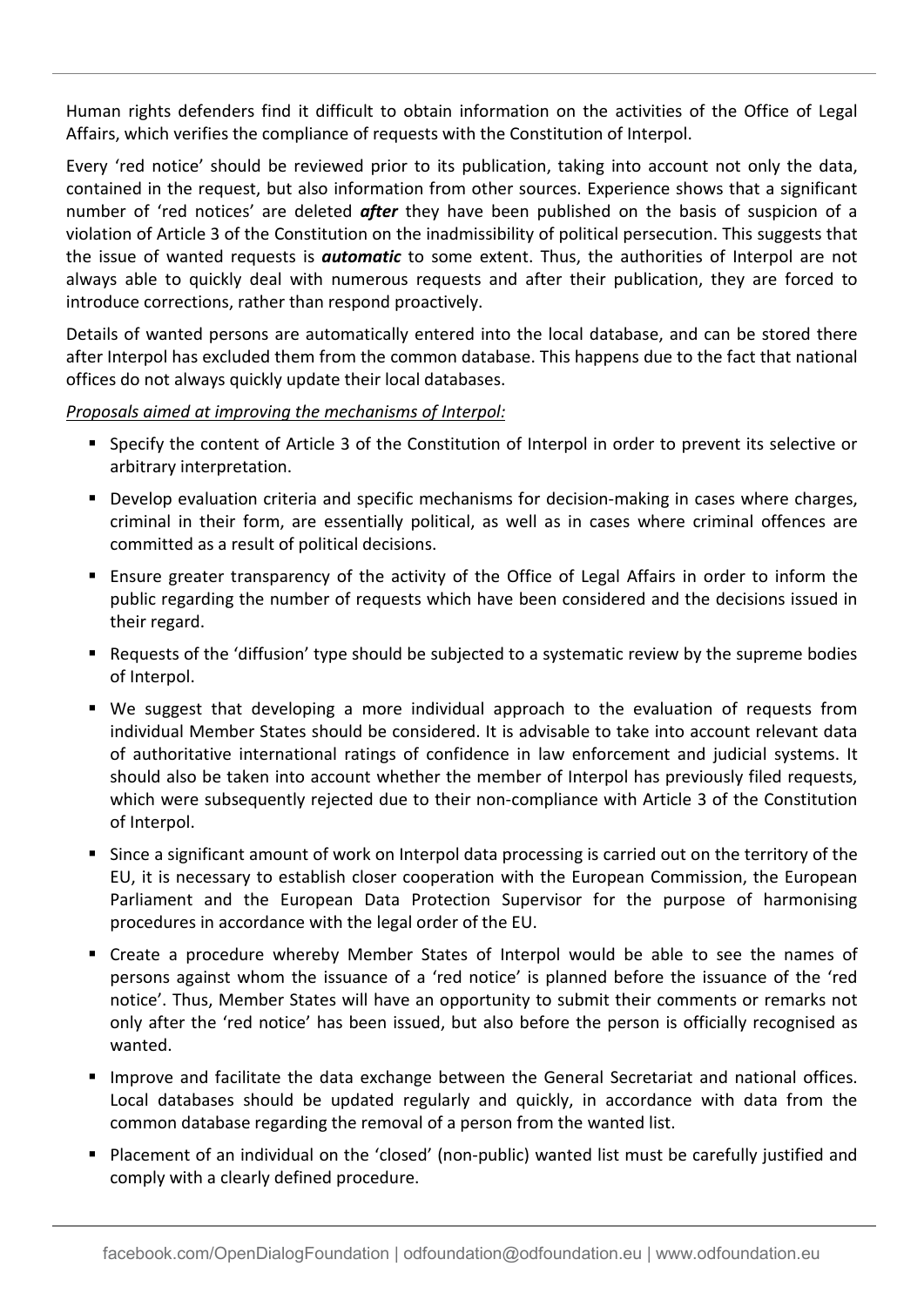# **II. CHANGES IN THE PROCEDURE OF APPEALING INTERPOL DECISIONS**

### *Description of the problem:*

Despite the fact that every person has an opportunity to appeal against the issuance of a "red notice" free-of-charge, it should be noted that the procedure is complex and lengthy.

In particular, in its resolution of 31 January, 2014, the PACE criticised the work of the Commission for the Control of Files, as its procedures are not adversarial, and its decisions are often unjustified.

Sessions of the Commission for the Control of Interpol Files are held only a few times annually. The appeal procedure regarding the 'red notice' in the Commission may take a year or more. Throughout all this time, individuals are forced to face serious restrictions in the form of lengthy incarceration; remain on the list of the Schengen Information System; be refused a residence permit etc. In many cases, as a result of decisions, issued by the Commission for the Control of Interpol Files or national courts, individuals with international refugee status are removed from the wanted list, which means that longterm restrictions in their regard were groundless.

Frequently, Interpol removes a 'red notice' not based on the decision of the Commission for the Control of Files, but after a Member State closes the criminal case or declares amnesty.

We appreciate the efforts to establish a working group to review the Organisation's control mechanisms, including of the Commission for the Control of Interpol's Files. It is advisable to also consider the question of providing greater efficiency, independence and transparency in the work of the Commission for the control of files.

*Proposals aimed at improving the mechanisms of Interpol:*

- Decisions of the Commission for the Control of Files should be issued along with a detailed justification.
- It is advisable to consider the possibility of appealing against the Commission's decisions in court and to determine the jurisdiction of the court which could have such powers.
- **The Commission should issue decisions on the incoming complaints within prescribed time limits.** These time limits must be reasonable so as not to expose individuals to prolonged incarceration or other restrictions.
- Promote more rapid communication between the General Secretariat and the Commission for the Control of Files.
- The work of the Commission for the Control of Files should be carried out with the involvement of independent experts in international law, specialising in matters of asylum, extradition and the protection of human rights.
- Create institutional conditions for closer cooperation of the Commission for the Control of Files with international human rights organisations and UN experts on asylum and extradition, including the possibility of providing expert advice to the Commission on separate cases.

# **III. THE CREATION OF A MECHANISM FOR THE PROTECTION OF RIGHTS OF PEOPLE WITH INTERNATIONAL REFUGEE STATUS**

*Description of the problem:* Decisions of the United Nations and individual states on the granting of political asylum do not constitute a legitimate argument for Interpol during the issuance of wanted requests. Interpol rules do not duly correspond with international standards and principles of the institution of asylum.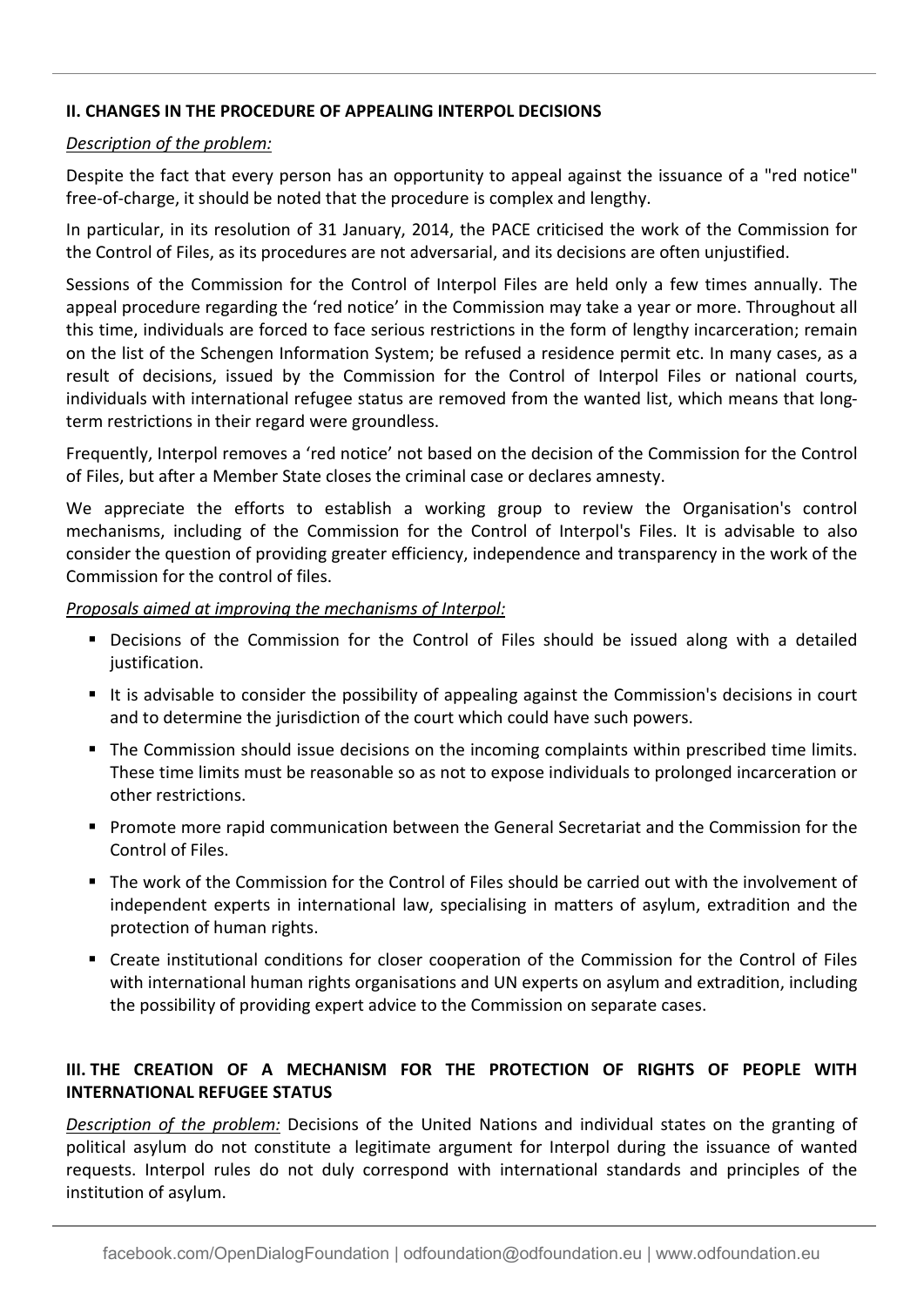Persons who have been granted international refugee status in the EU, the United States or Canada, may be subject to arrest at a border crossing. This issue was pointed out back in 2008 by the representative of UNHCR.

Each State independently issues decisions on the arrest or extradition of a person. However, the mediating role of Interpol is important due to the fact that it is, in fact, a wanted request that triggers extradition proceedings. All the more so, states often carry out arrests automatically as they trust Interpol notices.

At the moment, the public wanted list of Interpol continues to include a number of persons who have been granted international refugee status in the EU and the United States (the majority of these people are public figures, and their whereabouts are widely known). Many individuals with international refugee status may be included in the non-public part of Interpol's wanted list.

National courts do not allow extradition if it is demanded by the state in respect of which the person has received refugee status. So, the presence of such persons in Interpol's wanted list is unreasonable, especially taking into consideration the serious consequences for the wanted persons.

Persons with international refugee status remain on Interpol's list, even after the courts (including the European Court of Human Rights) issue a decision to refuse extradition.

Even if a person has been excluded from the list of Interpol on the basis of Article 3 of the Constitution, a member of Interpol may make attempts to re-use the 'red notice' mechanism against that person.

# *Proposals aimed at improving the mechanisms of Interpol:*

- International refugee status (status of international protection) should exempt a wanted person from arrest in regard to any request filed by a State from which he or she has fled.
- A person who has been granted international protection in an EU state should not be subjected to arrest in another EU member state. It is suggested that refugees, with regard to whom there is suspicion of violation of Article 3 of the Constitution of Interpol, are obliged to inform the EU authorities about any changes in their place of residence. At the same time, refugees receive a guarantee that there will not be arrested at the border and that they will be granted freedom of movement.
- The granting of international refugee status (international protection) in one member country of Interpol should ensure that other members of Interpol do not render the said person to the State, due to the actions of which he or she has been granted refugee status.
- The granting of refugee status due to persecution suffered in a state which initiates the pursuit of the individual via Interpol, as well as a court decision to refuse extradition on the basis of this status, should form the grounds for the immediate removal of a wanted request from all databases of Interpol Member States and the issuance of a document confirming this fact.
- In cases where a person has been excluded from the Interpol list based on the presence of international refugee status or a court decision to refuse extradition on the basis of the status, the said person cannot be re-included in the Interpol list on the request of the State with regard to which he has been granted international refugee status.
- **Since Interpol is working on joint projects with various UN agencies, it is recommended to initiate** a more detailed project with the Office of the UN High Commissioner for Refugees. The aim of the project would be to create mechanisms in order to protect the rights of persons who were granted refugee status, but still remain listed as wanted by Interpol.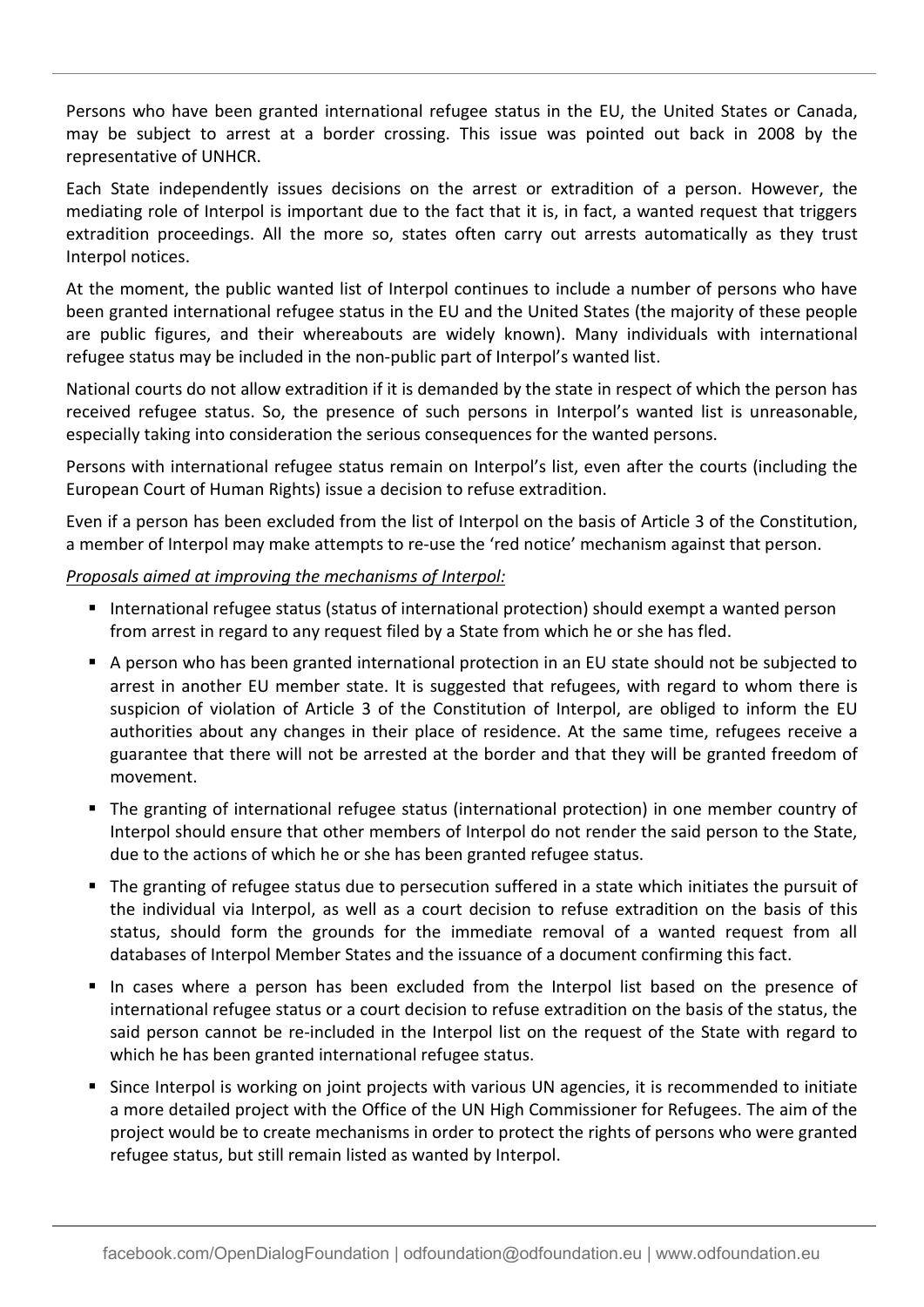We suggest that Interpol's leadership ensures consultations and cooperation with the European Parliament and the European Commission regarding the development of a common asylum system in the EU and the general policy of recognition of refugee status.

# **IV. ENFORCEMENT OF SANCTIONS OF VIOLATORS OF INTERPOL'S RULES**

### *Description of the problem:*

Welcoming the efforts to improve and update Interpol's Rules on the Processing of Data, we wish to emphasise that the problem also consists in non-compliance with the existing rules. In particular, Articles 130 and 131 of Interpol's Rules on the Processing of Data provide for restrictions in the use of databases or suspension of access to the databases for those members of Interpol who do not fulfil their obligations within the organisation.

Individual members of Interpol have repeatedly violated Interpol's rules, in particular, Article 3 of the Constitution, thus showing a lack of respect for the organisation and abusing the trust of its other members. However, cases of application of Articles 130 and 131 of Interpol's Rules on the Processing of Data are not known.

### *Proposals aimed at improving the mechanisms of Interpol:*

- Develop an effective mechanism for the implementation of the existing rules on sanctions for violators of Interpol's rules.
- Rules on sanctions for those who violate the rules of Interpol should be provided for in the Constitution of Interpol.
- Increase sanctions for Interpol Members who do not fulfill their obligations within the organisation, providing for the possibility of exclusion of a member from the organisation for repeated flagrant violations.

#### **V. OPENNESS OF INTERPOL**

#### *Description of the problem:*

We highly appreciate Interpol's attempts to defend the independence of the organisation in order to respect human rights. However, independence should not be tantamount to a lack of transparency and non-publicity, as in practice, it propagates a lack of accountability and vulnerability of the organisation to abuse by individual Member States. In terms of strict compliance with international agreements on human rights, it is ineffective that rules and decisions of other institutions (e.g. the institution of refugee, the UNHCR institution) have no binding effect for Interpol.

Decisions issued by Interpol produce serious consequences. In particular, on the basis of Interpol's wanted requests, States issue decisions which restrict the freedom of individual persons. Therefore, given the important functions of Interpol, it seems inadequate to regulate its activity only through internal documents.

Since, according to the PACE resolution of 31 January, 2014, international organisations are subject to obligations regarding respect for human rights in accordance with international law, the question of Interpol's liability for violations remains open.